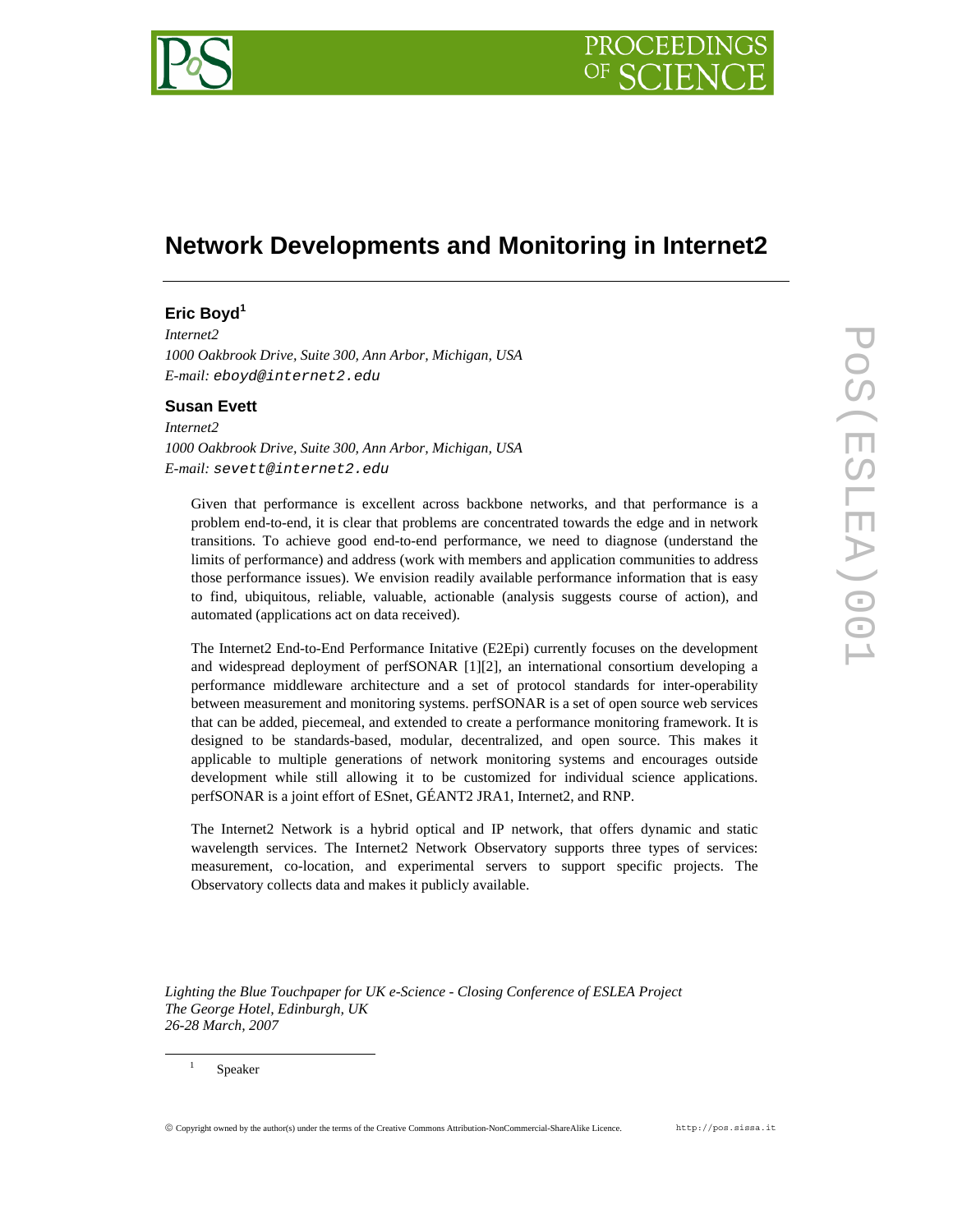## **1. Internet2 Network**

The Internet2 Network is a hybrid optical and IP network, that offers dynamic and static wavelength services. The fiber and equipment on which the Internet2 Network runs is dedicated to Internet2's use; Level 3 provides the network and service level maintenance. The platform supports production services (IP, static waves, and dynamic waves) as well as experimental projects, such as HOPI (Hybrid Optical/Packet Infrastructure).

The deployment of the new Internet2 Network will be complete by July 15; 2007. In March, Internet2 began exploring a merger with National Lambda Rail (NLR) with a goal of consolidating national higher education and research (R&E) networking organizations. A technical team began considering what the merged technical infrastructure would look like. A decision on this potential collaboration is expected by June 2007.

## **2. Performance Middleware**

Science is a global community; networks link scientists and collaborative research occurs across network boundaries. For the scientist, the value of the network is the *achieved* network performance. Scientists should not have to focus on the network; good end-to-end performance should be a "given." For example, the Large Hadron Collider is an international physics facility located at CERN in Switzerland. This effort involves major U.S. involvement, with 2 major U.S. data repositories (PetaBytes/year), 17 U.S. institutions providing data analysis and storage, and 68 universities and National Laboratories with scientists looking at the data. There are dedicated transatlantic networks connecting the U.S. to CERN; advanced network services are required over existing campus, connector/regional, and national networks.

## **2.1 Good End-to-End Performance**

To achieve good end-to-end performance, we need to diagnose (understand the limits of performance) and address (work with members and application communities to address those performance issues) [3]. Internet2 consists of campuses, corporations, regional networks, and the Internet2 backbone network. Our members care about connecting with other members, government labs and networks, and international partners. The Internet2 community cares about making *all* of this work. Given that performance is excellent across backbone networks, and that performance is a problem end-to-end, it is clear that problems are concentrated towards the edge and in network transitions.

We envision readily available performance information that is easy to find, ubiquitous, reliable, valuable, actionable (analysis suggests course of action), and automated (applications act on data received). We assume a security system to authenticate and authorize users of the system as well as deter attacks. The goal of all this testing is to eliminate the mystery by increased network awareness. This allows us to set user expectations accurately, reduce diagnostic costs, and notice performance problems early, and address them efficiently. It also allows network engineers to see and act outside their "turf" as well as transforming application design to incorporate network intuition into application behavior.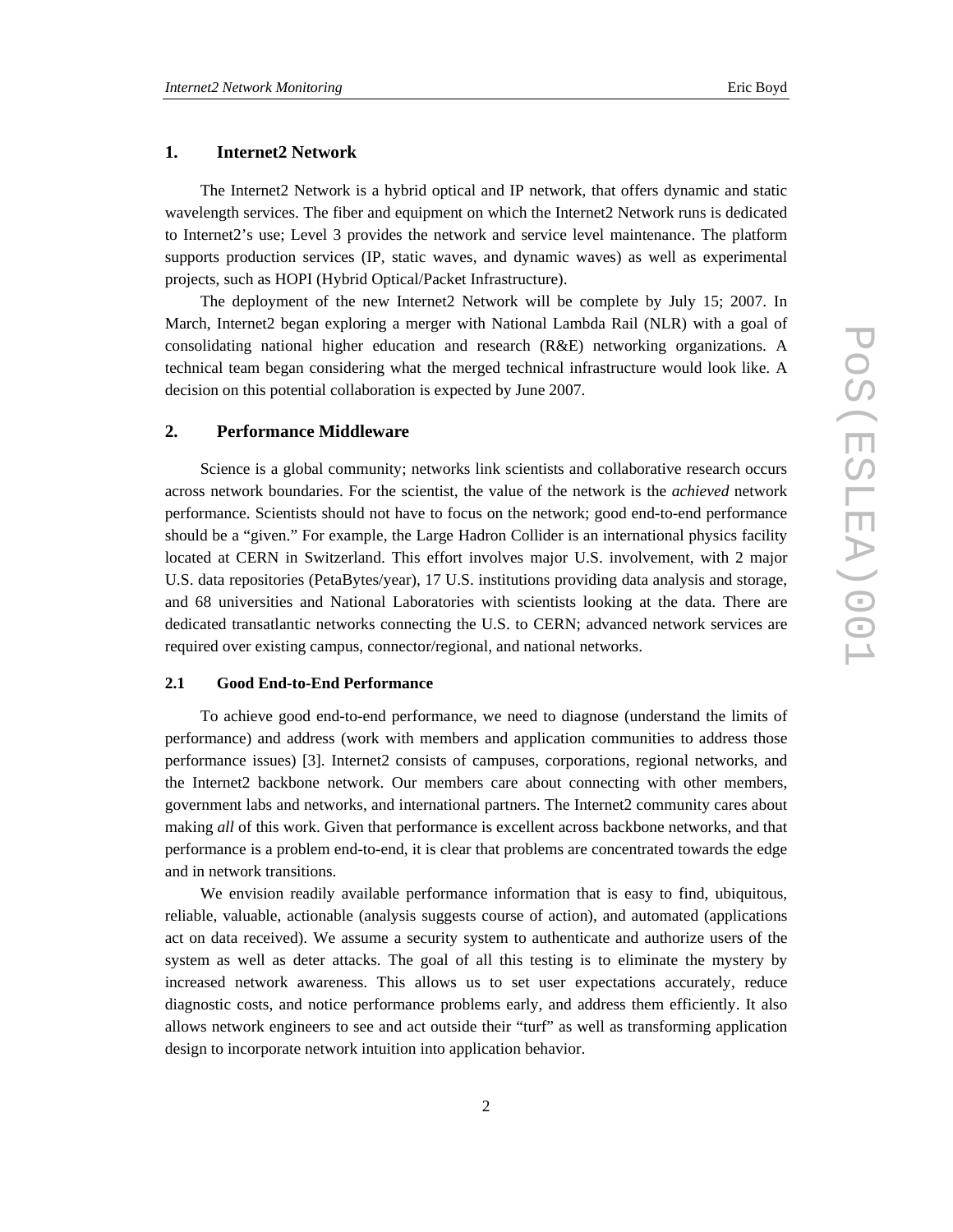layer and widespread deployment of both the measurement infrastructure and a set of common performance measurement tools. Internet2 provides diagnostic information for its "U.S. backbone" portion of problem, and we are working closely with GÉANT2 to ensure that we are providing the type of data they are likely to require, as well as encouraging them to provide data needed by U.S. diagnosticians. Internet2 has created a few diagnostic tools (BWCTL, OWAMP, and Thrulay) and makes network data public.

In the coming year, the focus will be on making performance data more widely available via perfSONAR. Currently, Internet2 is contributing to the 'base' perfSONAR development effort in partnership with ESnet, European NRENs, and RNP (Brazil). Staff contributes to the development of standards for performance information sharing via the Open Grid Forum Network Measurement Working Group and are working to integrate the Internet2 diagnostic tools as examples of perfSONAR services to encourage development of tools in the community.

A network engineer or application easily can discover additional monitoring resources, authenticate locally, be authorized to use remote network resources to a limited extent, acquire performance monitoring data from remote sites via standard protocol, innovate where needed, and customize the analysis and visualization process.

For the radio astronomy community, the use of integrated network monitoring when conducting tests to determine the feasibility of e-VLBI (electronic Very Long Baseline Interferometry) helped enable identification of a hardware problem in time to correct it. Ongoing, automated monitoring allowed a view of network throughput variation over time and is now used to schedule short-term data transfers. The visualization of the data highlights route changes, network outages, and any throughput issues at end points. This integrated monitoring provides an overall view of network behavior at a glance for astronomers in the U.S., Japan, and Sweden; the goal is to extend this network of testing servers to all participating radio telescopes.

## **2.2 Internet2 End-to-End Performance Initiative (E2Epi)**

E2Epi, which includes Internet2 staff, members, and federal and international partners building performance monitoring tools and frameworks, is supported via network revenues, partnerships, and grants from NSF and NLM. Work focuses on the development and widespread deployment of perfSONAR, an international consortium developing a performance middleware architecture and a set of protocol standards for inter-operability between measurement and monitoring systems. Overall, perfSONAR is a set of open source web services that can be mixed-and-matched and extended to create a performance monitoring framework. Design goals include being standards-based, modular, decentralized, open source, and extensible. This makes it applicable to multiple generations of network monitoring systems and encourages it to grow 'beyond our control,' while still allowing it to be customized for individual science applications. perfSONAR is a joint effort of ESnet, GÉANT2 JRA1, Internet2, and RNP.

For more information, either contact Eric Boyd <eboyd@internet2.edu> or see http://e2epi.internet2.edu/, http://www.perfsonar.net/, and http://nwmg.internet2.edu.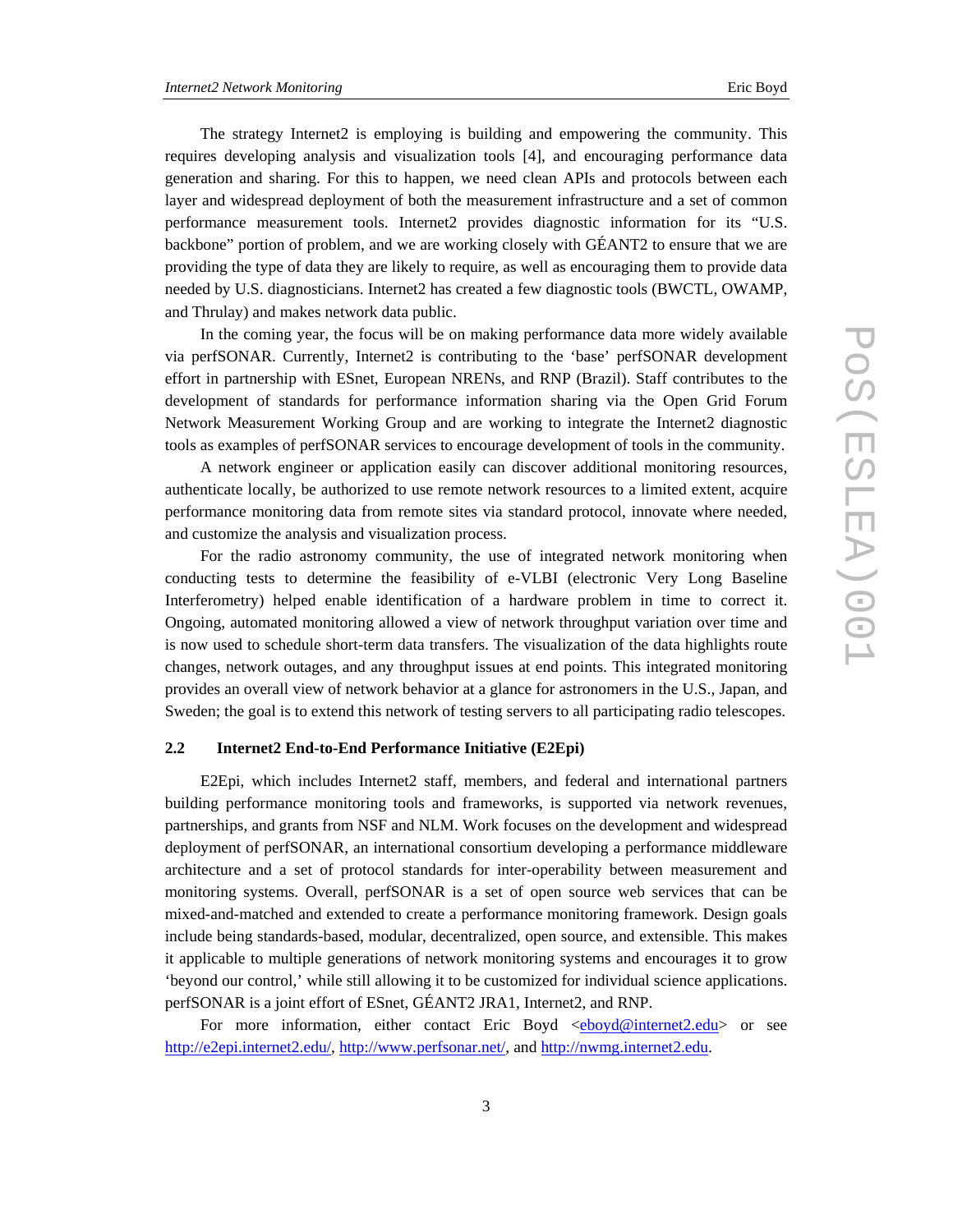## **3. Network Measurement**

The original Abilene racks included measurement devices: a single PC coordinated early OWAMP and Surveyor measurements. The primary motivation was an understanding of how (and how well) the network operates. This was, largely, a NOC function but access to the measurements was available to other network operators to better understand the network. Over time, it became apparent that the datasets were valuable as a network research tool.

### **3.1 The Abilene Observatory**

There are two components to the Observatory: 1) co-location (network research groups are able to co-locate equipment in the Abilene router nodes) and 2) measurement (data is collected by the NOC, the Ohio ITEC, and Internet2, and made available to the research community). During the Abilene upgrade in 2002; the network was expanded to two racks, one of which was dedicated to measurement. This provided the potential for the research community to co-locate equipment, which was immediately taken advantage of by several projects, including PlanetLab. For more information, see: http://abilene.internet2.edu/observatory/research-projects.html

### **3.2 The Internet2 Network Observatory**

The Internet2 Network provides greater IP services than were available with Abilene and it requires a new type of Observatory to measure and monitor network activity. After seeking input from the community, Internet2 is supporting three types of services: 1) measurement, 2) co-location, and 3) experimental servers to support specific projects. The Internet2 Network Observatory will support both optical and router nodes. At this time, the Observatory collects data on one-way latency, jitter and loss; regularly-scheduled TCP and UDP throughput tests; SNMP; flow, with anonymized addresses; routing updates; router configuration; and dynamic updates (syslog, alarm generation, and polling via router proxy).

The Observatory uses Dell 1950 and Dell 2950 servers; they have Dual Core 3.0GHz Xeon processors, 2GB memory, Dual RAID 146GB disks, integrated 1GE copper interfaces, 10GE interfaces, and Hewlett-Packard 10GE switches. There are nine servers at router sites, with three servers at optical-only sites. Data is collected locally and stored in distributed databases; there are databases for usage, NetFlow, routing, latency, throughput, router, and syslog data. Some uses of existing datasets and tools include quality control, network diagnostics, network characterization, and network research. Modifications to the Observatory may be made in response to feedback from researchers.

## **3.2.1 Quality Control (QC)**

Latency and throughput tests are required for any quality control effort. For Internet2 and its users, QC has been vital for some user communities (such as radio astronomers; see http://e2epi.internet2.edu/case-studies/VLBI/), network peerings, and IP backbone integrity. QC measurements for the latter have been vital to ensure problems are resolved in a timely manner. There are a full mesh of IPv4 and IPv6 tests on machines with 1GE interfaces (9000 MTU); the expected result is greater than 950Mbps TCP flows; if any path falls below 900Mbps for two successive testing intervals, this generates an alarm at the NOC.